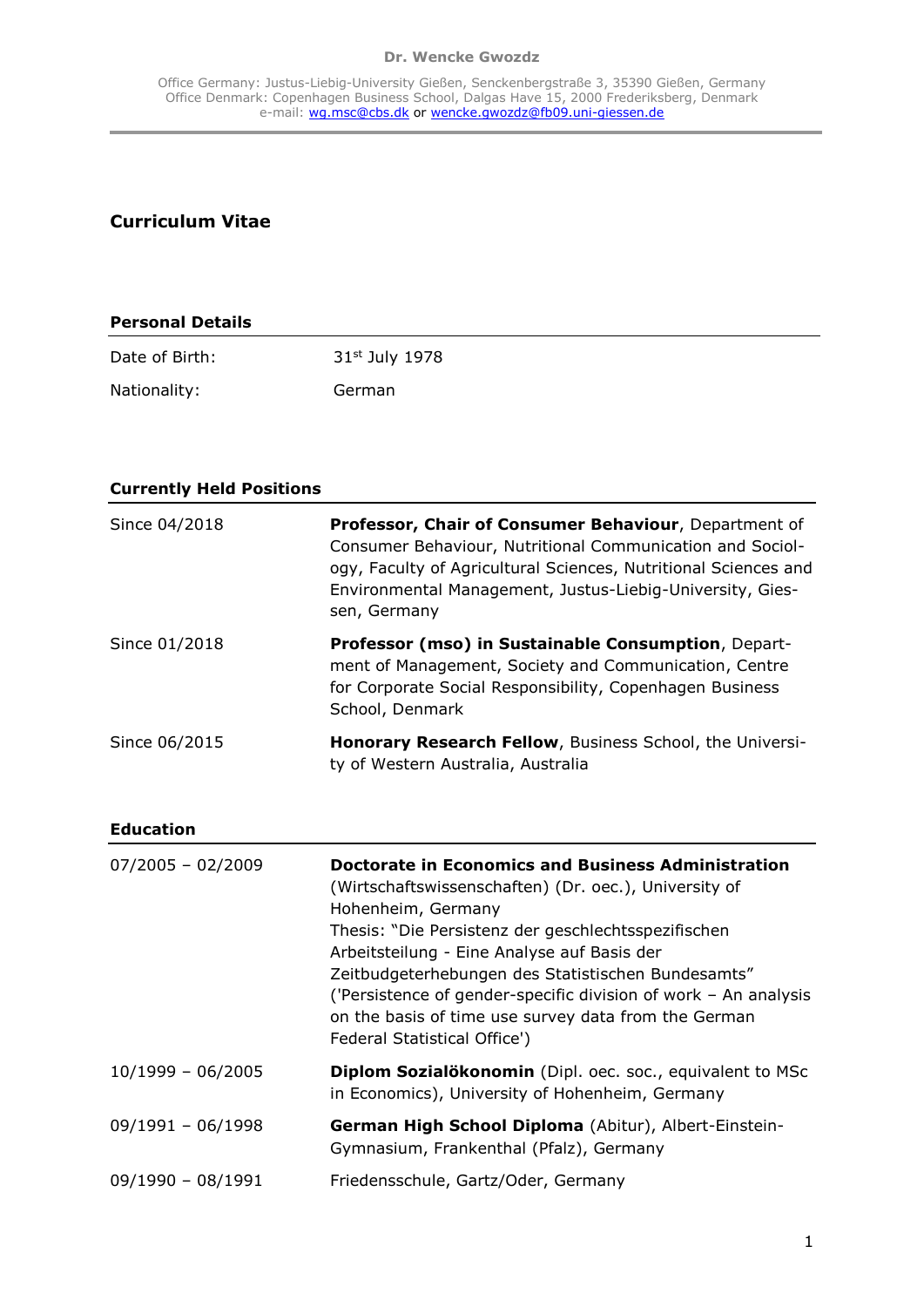# **Professional Experience (Academic & Non-Academic)**

| $01/2018 - 02/2018$ | Visiting Fellow, Department of Economics, University of<br>Western Australia Business School, Australia                                                                                                                        |
|---------------------|--------------------------------------------------------------------------------------------------------------------------------------------------------------------------------------------------------------------------------|
| $01/2013 - 12/2017$ | Associate Professor in Transformative Consumer Be-<br>haviour and Sustainability, Department of Management,<br>Society and Communication, Centre for Corporate Social Re-<br>sponsibility, Copenhagen Business School, Denmark |
| $09/2016 - 11/2016$ | Visiting Fellow, Department of Economics, University of<br>Western Australia Business School, Australia                                                                                                                        |
| $07/2013 - 09/2016$ | PhD coordinator, PhD School in Organization and Manage-<br>ment Studies (OMS), Department of Intercultural<br>Communication and Management, Copenhagen Business<br>School, Denmark                                             |
| $01/2015 - 04/2015$ | Visiting Fellow, Department of Marketing, University of<br>Western Australia Business School, Australia                                                                                                                        |
| $09/2010 - 12/2012$ | Assistant Professor, Department of Intercultural<br>Communication and Management, Centre for Corporate<br>Social Responsibility, Copenhagen Business School, Denmark                                                           |
| $09/2009 - 08/2010$ | Postdoc, Department of Intercultural Communication and<br>Management, Centre for Corporate Social Responsibility,<br>Copenhagen Business School, Denmark                                                                       |
| $07/2008 - 08/2009$ | Research Assistant, Department of Intercultural<br>Communication and Management, Centre for Corporate<br>Social Responsibility, Copenhagen Business School, Denmark                                                            |
| $07/2005 - 12/2010$ | Research Assistant, Chair for Household and Consumer<br>Economics as well as Gender Economics, University of<br>Hohenheim, Germany                                                                                             |
| $11/2002 - 06/2005$ | University of Hohenheim, Germany, graduate assistant,<br>webmaster                                                                                                                                                             |
| $01/2000 - 04/2002$ | DaimlerChrysler AG, Stuttgart, Germany, working student in<br>Media Logistics                                                                                                                                                  |
| $05/2002 - 10/2002$ | BASF AG, Ludwigshafen, Germany, intern in Strategic<br>Marketing, Feed Additives, prepared long-term strategy<br>paper                                                                                                         |
| $07/2004 - 10/2004$ | IBG e.V., Stuttgart, Germany, intern, organizing and leading<br>a work camp with refugees                                                                                                                                      |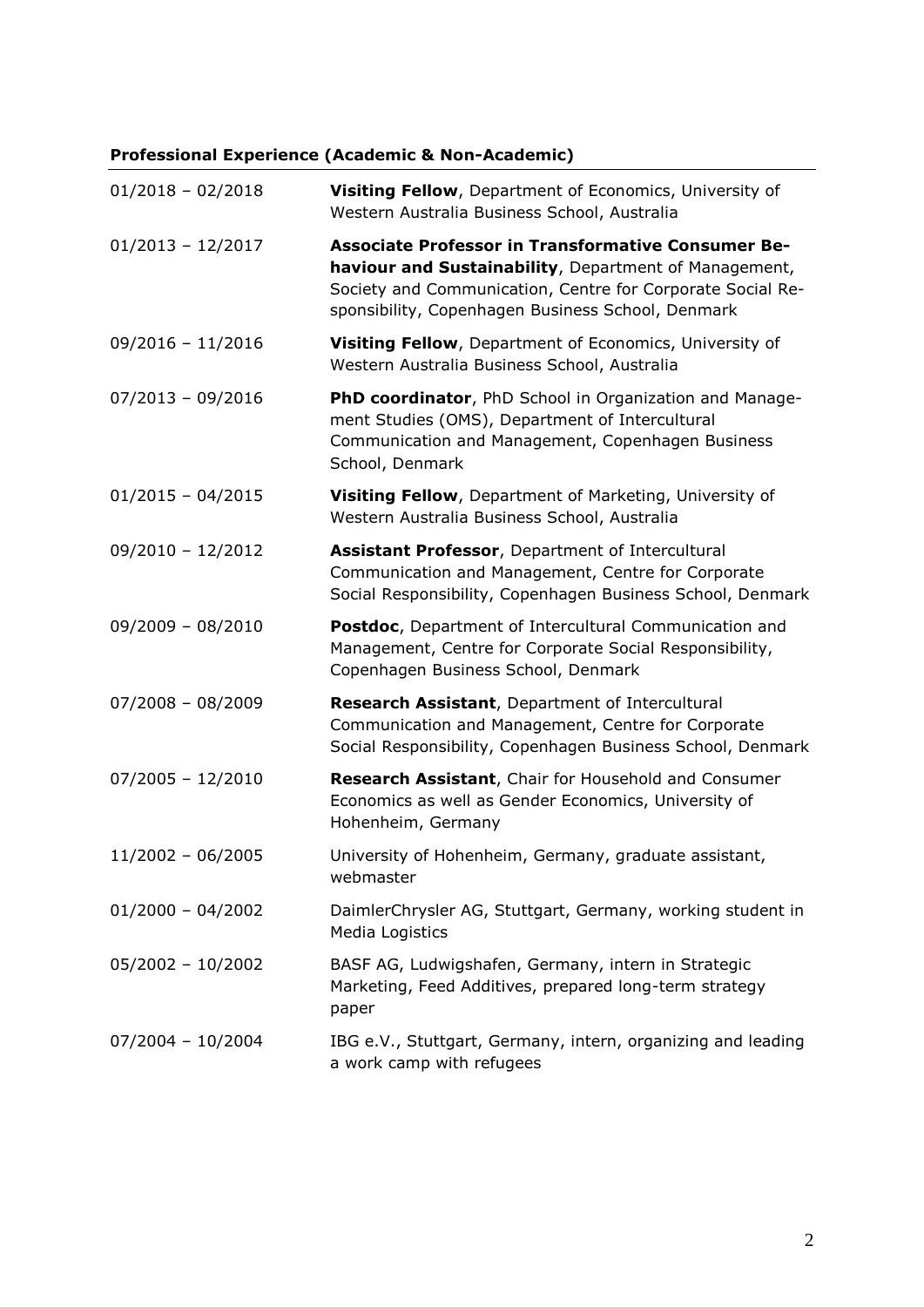### **Research Interests**

- Sustainable consumption
- Health behaviour
- Behavioural economics
- Behaviour change
- Consumer policy / public health policy

### **Teaching Experience (Selection)**

- Teaching activities at Justus-Liebig-University Gießen, Copenhagen Business School and University of Hohenheim in the areas of consumer economics, consumer behaviour, consumer culture, business ethics, health economics, quantitative and qualitative methods at Bachelor-, Master and PhD course level
- Supervision of term papers as well as Bachelor's/ Master's/ Diploma theses

### **Current Teaching Activities**

| $\bullet$ | Undergraduate: | Consumer Policy (Verbraucherpolitik)                                 |
|-----------|----------------|----------------------------------------------------------------------|
|           |                | Consumer Economics (Verbraucher und Märkte)                          |
|           |                | Consumer Behaviour (Verbraucherverhalten)                            |
| $\bullet$ | Graduate:      | Consumer Research Methods (Methoden der Ver-<br>brauherforschung)    |
|           |                | Sustainable Consumption (Nachhaltiger Konsum)                        |
|           |                | Consumer Behaviour Theories (Theorien der Verbrau-<br>cherforschung) |

### **PhD Education**

- PhD primary supervisor:
	- Patricia Bettina Wowra, PhD student at the Faculty of Agricultural Sciences, Nutritional Sciences, and Environmental Management, topic: "Moving towards a sustainable diet – Application of a stage model to the purchase of meat" (08/2018 – 07/2022)
	- Romy Volpers, PhD student at the Faculty of Agricultural Sciences, Nutritional Sciences, and Environmental Management, topic: "The promotion of sustainable nutritional behaviour – To what extent is there a relationship between selfdetermination and behavioural control?" (08/2018 – 07/2022)
	- Kristian Steensen Nielsen, PhD student at the Department of Intercultural Communication and Management, topic: "Narrowing the attitude-behaviour gap in sustainable consumption – How self-control impacts sustainable behaviour and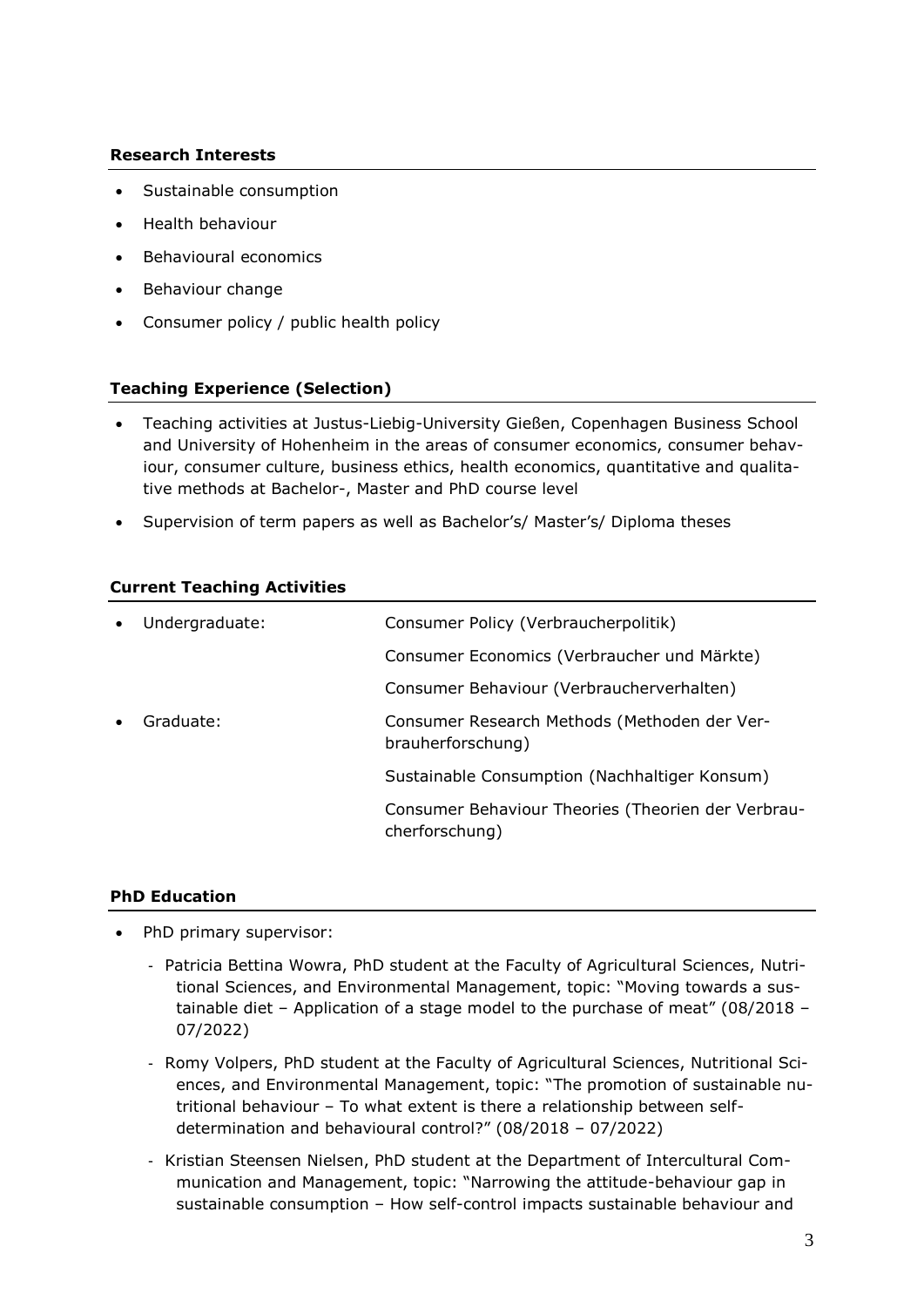subjective well-being" (05/2016 – 04/2019 within the Mistra Future Fashion Phase II project, Defence: August 2019)

- Tina Müller, PhD student at the Department of Intercultural Communication and Management, topic: "Consumers' acceptance of recycled textile products – closing the intention-behaviour gap" (01/2016 – 12/2018, within the Trash-2-Cash project, Defence: June 2019)
- Sarah Netter, PhD student at the Department of Intercultural Communication and Management, topic: "Exploring the sharing economy – The case of fashion" (Defence: December 2016)
- Chair of Assessment Committee of PhD thesis:
	- Kristian Roed Nielsen, "Crowdfunding for Sustainability A study on the potential of reward-based crowdfunding in supporting sustainable entrepreneurship", Copenhagen Business School, Denmark (November 2017)
- Member of Assessment Committee of PhD thesis:
	- Livia Marian, "Organic and other product attributes Consumer perceptions and buying behaviour regarding organic food products", Business and Social Sciences, Aarhus University, Denmark (March 2015)
	- Muriel Verain, "Sustainable food consumption: A lifestyle segmentation approach", Wageningen University, the Netherlands (December 2015)

### **Research Projects (Externally Funded)**

| Currently On-going:      |                                                                                                                                                                                                                                                                                                                                                                                                                                                                                                |
|--------------------------|------------------------------------------------------------------------------------------------------------------------------------------------------------------------------------------------------------------------------------------------------------------------------------------------------------------------------------------------------------------------------------------------------------------------------------------------------------------------------------------------|
| $02/2018 - 01/2023$      | Inequality BIS (Business in Society) platform. Lead of sub-<br>theme "inequality & health", a 5 year, 5.8 Mio DKK seed<br>funding platform funded by CBS.                                                                                                                                                                                                                                                                                                                                      |
| Prior Research Projects: |                                                                                                                                                                                                                                                                                                                                                                                                                                                                                                |
| $06/2015 - 05/2019$      | MISTRA Future Fashion Phase II - A project on sustaina-<br>ble fashion. Lead of tasks on sustainable fashion consump-<br>tion, a 4 year, 40 Mio SEK project with 20 partners funded by<br>Mistra Foundation, http://www.mistrafuturefashion.com.                                                                                                                                                                                                                                               |
| $06/2015 - 11/2018$      | <b>Trash-2-Cash</b> - Designed high-value products from zero-<br>value waste textiles and fibres via design driven technolo-<br>gies: Designed high-value products from zero-value waste<br>textiles and fibres via design driven technologies. A 3.5<br>years, 8 Mio EUR European H2020 Framework project with<br>18 partners, Chair of Work Package 6 "Evaluation of the<br>business, environmental, and consumer potential of devel-<br>oped design concepts". http://trash2cashproject.eu/ |
| $02/2016 - 12/2018$      | <b>Redesign QR</b> - A project on upcycling of textiles, reference<br>group member on consumer behaviour, a 3 year, 4 Mio NOK                                                                                                                                                                                                                                                                                                                                                                  |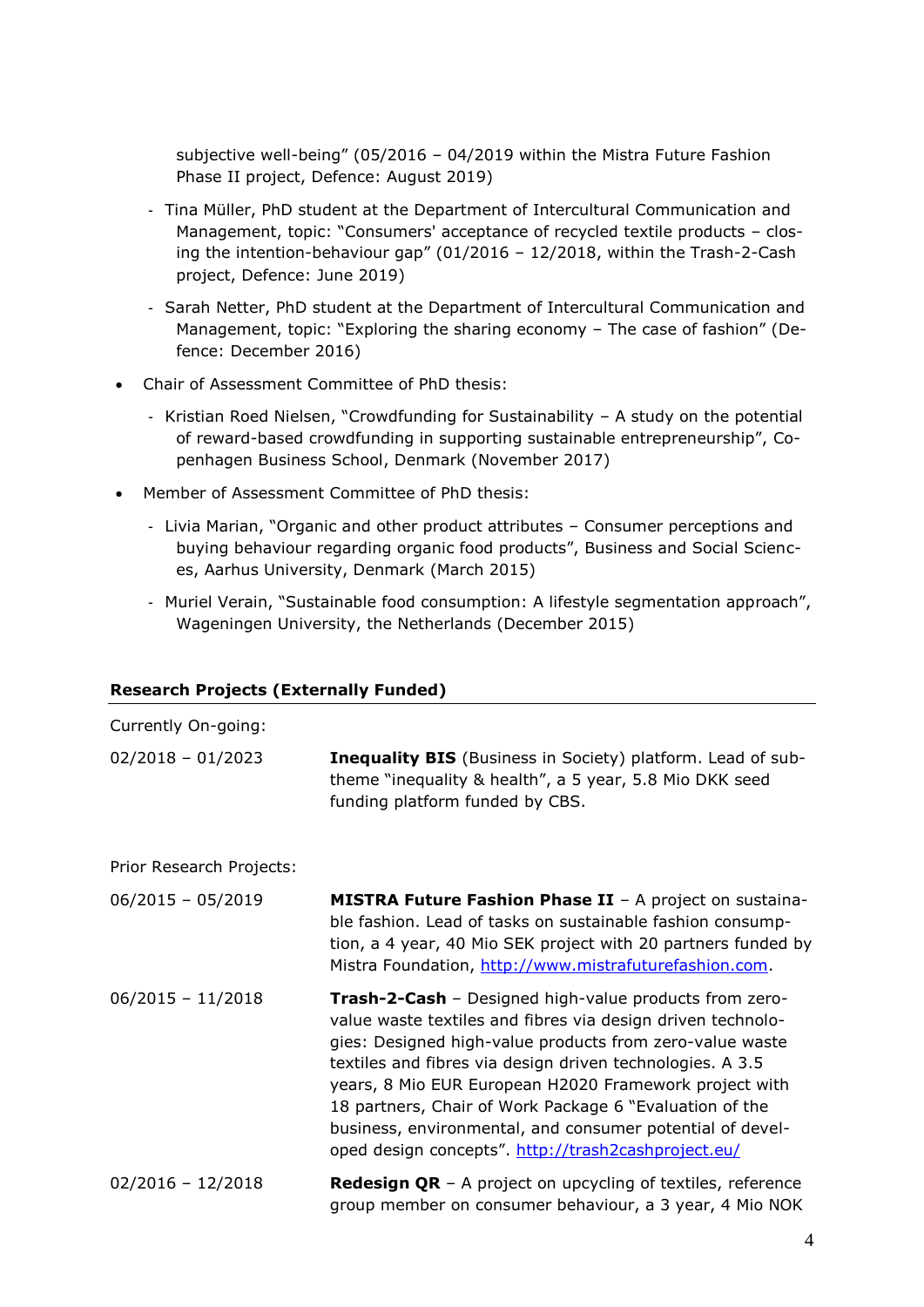project funded by Oslofjord Foundation, <http://ostfoldforskning.no/no/prosjekter/redesign-qr/>

- 01/2014 12/2018 **Nudge-It** The Neurobiology of Decision-Making in Eating Innovative Tools. A five year, 9 Mio EUR European 7<sup>th</sup> Framework project with 9 partners.<http://www.nudge-it.eu/>
- 03/2012 02/2017 **I.FAMILY** Determinants of eating behaviour in European children, adolescents and their parents. A five year, 9 Mio EUR European 7th Framework project with 15 partners, Cochair of Work Package "Consumer awareness, ethical accept ability and policy implications". <http://www.ifamilystudy.eu/>
- 06/2011 05/2015 **MISTRA Future Fashion** A project on sustainable fashion. Project lead for Project 7: "Sustainable consumption and consumer behaviour", a four year, 40 Mio SEK project with 20 partners funded by Mistra Foundation, [http://www.mistrafuturefashion.com.](http://www.mistrafuturefashion.com/)
- 01/2010 12/2012 **CORPUS** Enhancing connectivity between research and policy-making in sustainable consumption. A three year, 3 Mio EUR European 7<sup>th</sup> Framework Project with 11 partners, [www.scp-knowledge.eu.](http://www.scp-knowledge.eu/)
- 09/2006 02/2012 **IDEFICS Study** Identification and prevention of Dietary and lifestyle – induced health effects in children and infancts. Working Area 07 "Consumer Science". A five year, 13 Mio EUR European 6th Framework Project with 31 partners, www.ideficsstudy.eu.
- 11/2009 02/2010 **Verbraucherumfrage Baden-Württemberg 2009** *– Schwerpunkt Senioren* Ministerium für Ernährung und Ländlichen Raum Baden-Württemberg (Ministry of Nutrition and Rural Areas Baden Württemberg), Stuttgart, Germany. (Report on consumer behaviour of the older generation)
- 07/2009 **Besonderheiten der Verbraucher im ländlichen Raum***.* Ministerium für Ernährung und Ländlichen Raum Baden-Württemberg (Ministry of Nutrition and Rural Areas Baden Württemberg), Stuttgart, Germany. (Report on rural and urban consumer behaviour)
- 03/2009 06/2009 **Financial cultures in Europe: Similarities & differences***.*  SCHUFA Holding AG, Wiesbaden, Germany. (Report on European financial cultures and credit scoring – with Prof. Lucia Reisch)
- 01/2008 04/2008 **Migration and the labour market** *– Analysis of the German Microcensus 2005*. OECD, Paris, France. (Data analyses on migrants and their labour market conditions)
- 03/2006 09/2006 **Zeitstrukturen** *– Zur Arbeit mit den Zeitbudget-Daten des Statistischen Bundesamts.* Subproject of: 2. Bericht zur sozioökonomischen Entwicklung Deutschlands (SOEB 2).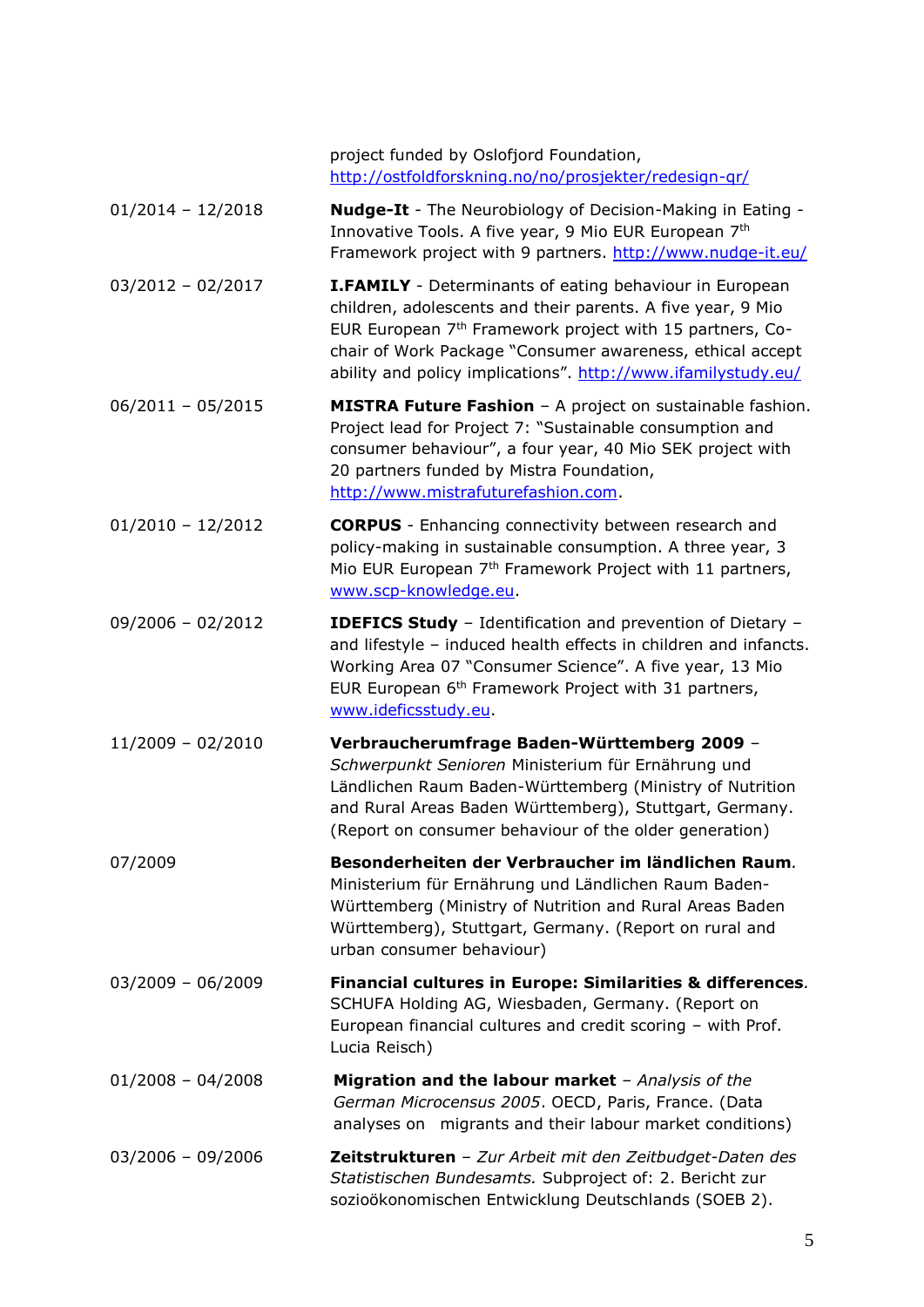SOFI (Sociological Research Institute), Göttingen, Germany. (Expertise on the German time use survey)

### **Prizes and Stipends**

| 07/2018 | The Mittelstaedt Award for Macromarketing contributions                                                                                                                                                                           |
|---------|-----------------------------------------------------------------------------------------------------------------------------------------------------------------------------------------------------------------------------------|
| 11/2017 | Carlsberg Foundation, Support for SCORAI conference in<br>June 2018 at CBS, 60,000 DKK                                                                                                                                            |
| 11/2017 | International Network Programme (INP) grant, Danish<br>Agency for Science and Higher Education, "Sustainable Life<br>styles in the 21st Century", 148,000 DKK                                                                     |
| 11/2016 | BHP Billiton Visiting Professor Scheme at University of<br>Western Australia UWA, Grant 5,000 AUD                                                                                                                                 |
| 05/2016 | The Journal of Consumer Policy Outstanding Reviewer Award<br>2016, doi: 10.1007/s10603-016-9321-0                                                                                                                                 |
| 11/2015 | DSEB Research Prize 2015 - "Research prize for exemplary<br>and innovative value creating research in the course of 2014-<br>2015", Danish Society for Education and Business DSEB and<br>Copenhagen Business School, 60,000 DKK. |

# **Memberships, Editorial Work and Peer Reviewing**

| Associate Editor:              | Journal of Macromarketing (since July 2017)                                                                                                                                                                                                                                             |
|--------------------------------|-----------------------------------------------------------------------------------------------------------------------------------------------------------------------------------------------------------------------------------------------------------------------------------------|
| <b>Editorial Board</b>         |                                                                                                                                                                                                                                                                                         |
| Memberships:                   | Journal of Consumer Policy (since 06/2012)                                                                                                                                                                                                                                              |
|                                | Macromarketing Society (since 06/2014)                                                                                                                                                                                                                                                  |
| <b>Guest Editor</b>            | Special issue on "Time Allocation, Consumption, and<br>Consumer Policy" of the Journal of Consumer Policy                                                                                                                                                                               |
| Ad-hoc JournalReviewing:       |                                                                                                                                                                                                                                                                                         |
| Consumer journals:             | Journal of Consumer Policy, Journal of Public Policy and<br>Marketing, Journal of Macromarketing, Journal of Economic<br>Psychology, Ecological Economics, International Journal of<br>Consumer Studies, Journal of Consumer Behaviour,<br>Marketing Theory, Social Indicators Research |
| Economic/business<br>journals: | Journal of Health Economics, European Journal of Health<br>Economics, Economics and Human Biology, Journal of<br>Business Ethics, Journal of Corporate Citizenship, Journal of<br>Family and Economic Issues, GAJA - Ökologische                                                        |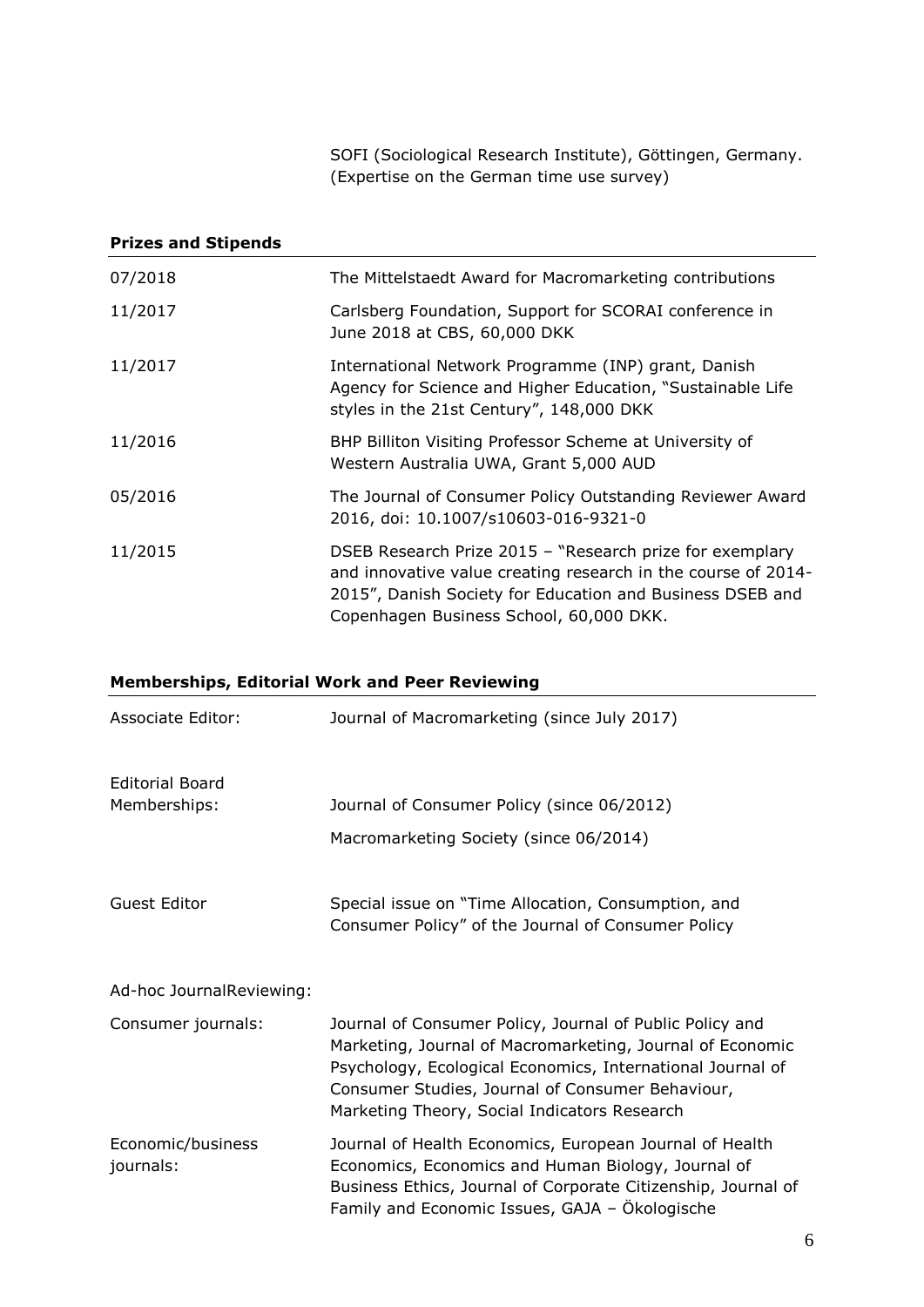Perspektiven für Wissenschaft und Gesellschaft, Economic Record

Life science journals: PlosONE, Clinical Nutrition, BMC Public Health, Journal of Nutrition Reviews, Paediatric and Perinatal Epidemiology, Nutrition, Metabolism & Cardiovascular Diseases, Health Promotion International

Reviews forFunding Bodies:

Expert for the 2016 & 2017 evaluation exercise Marie Skłodowska-Curie Individual Fellowships H2020-MSCA-IF-2016 European & Global Fellowships - Scientific Panel ECO-SOC-ENV

Swiss National Research Programme (NRP 60) – Gender Equality of the Swiss National Science Foundation (SNSF);

AgreenSkills – International mobility grants co-funded by the European Union

Markedsmodningsfonden – financial support for Danish businesses

### **Membership of Professional Organizations**

- CBS World Class Research Environment "Governing Responsible Business"
- Virtual Community on Sustainability and Consumption
- Danish Health Econometrics Network
- Netzwerk Verbraucherforschung (Network of consumer research, Federal Office of Consumer Protection and Food Safety)

#### **Languages**

German native speaker, English fluent, Danish fluent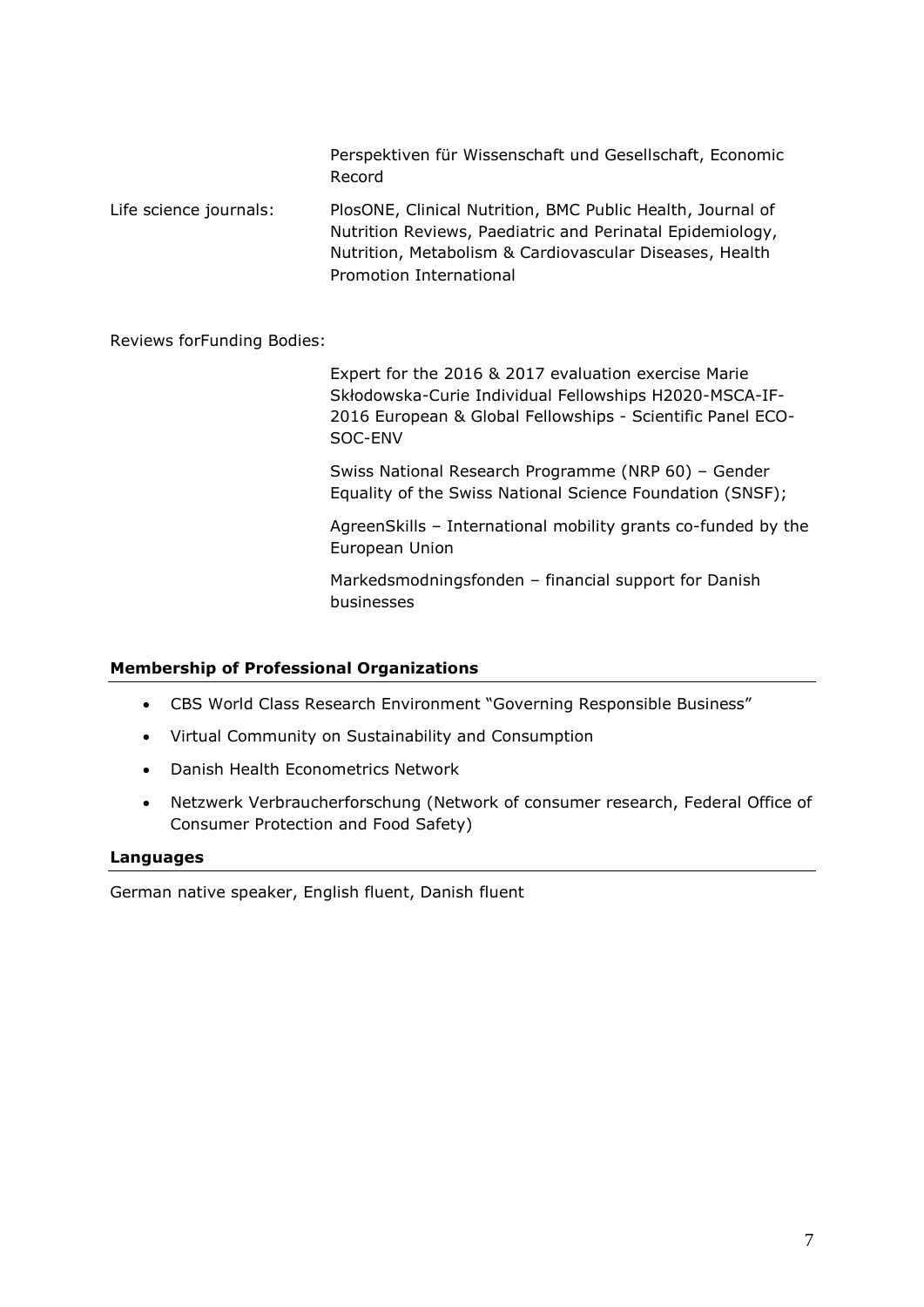### **Publications & Disseminations**

#### **Peer-reviewed articles:**

- 1. Nie, P., Rammohan, A., **Gwozdz, W.** & Sousa-Poza, A. (2019). Changes in child nutrition in India: A decomposition approach. *International Journal of Environmental Research and Public Health*, 16 (10), 1815
- 2. **Gwozdz. W.**, Nie. P., Sousa-Poza, A., DeHenauw, S., Felső, R., Hebestreit, A., Iguacel, I., Lissner, L., Lauria, F., Page, A., Reisch, L.A., Tornaritis, M., Veidebaum, T., Williams, G. & Foraita, R. (2017). Peer Effects on Weight Status, Dietary Behaviour and Physical Activity among Adolescents in Europe: Findings from the I.Family Study. *Kyklos*, 72 (2), 270-296.
- 3. Nielsen, K.S., **Gwozdz, W.** & DeRidder, D. (2017). Unravelling the relationship between trait self-control and subjective well-being: The mediating role of four self-control strategies. *Frontiers in Psychology,* 10, 706*.*
- 4. Gupta, S., **Gwozdz, W.** & Gentry, J. (2019). The role of style versus fashion orientation on sustainable fashion consumption. *Journal of Macromarketing.* 39 (2), 188-207.
- 5. Thumann, B., Börnhorst, C., Michels, N., Veidebaum, T., Solea, A., Reisch, L., Moreno, L. A., Lauria, F., Kaprio, J., Hunsberger, M., **Gwozdz, W.**, Felso, R., De Henauw, S. & Ahrens, W. on behalf of the IDEFICS and I.Family consortia (2019). Cross‐sectional and longitudinal associations between psychosocial well‐being and sleep in European children and adolescents. *Journal of Sleep Research, 28*(2), e12783.
- 6. Iguacel, I., Fernández-Alvira, J.M., Ahrens, W., Bammann, K., **Gwozdz, W.**, Lissner, L., Michels, N., Reisch, L., Russo, P., Szommer, A., Tornaritis, M., Veidebaum, T., Börnhorst, C., Moreno, L.A. on behalf of the IDEIFICS consortium (2018). Prospective associations between social vulnerabilities and children's weight status. Results from the IDEFICS study. International Journal of Obesity. (online first).<https://doi.org/10.1038/s41366-018-0199-6>
- 7. Weinberg, M., Cummins, B., Webb, D. & **Gwozdz, W.** (2018). Incentivised online panel recruitment and subjective wellbeing: Caveat emptor. *Journal of Well-being Assessment*, 2 (1), 41-55.
- 8. **Gwozdz, W.**, Nielsen, K. S. & Müller, T. (2017). Environmentally friendly clothing consumption across Western countries: Consumer segments and their behavior. *Sustainability*, 9(5), 762.
- 9. Iguacel, I., Michels, N., Fernández-Alvira, J.M., Bammann, K., De Henauw, S., Felső, R., **Gwozdz, W.**, Hunsberger, M., Reisch, L., Russo, P., Tornaritis, M., Thumann, B.F., Veidebaum, T., Börnhorst, C. & Moreno, L.A. on behalf of the I.IDEFICS consortium (2017). Associations between social vulnerabilities and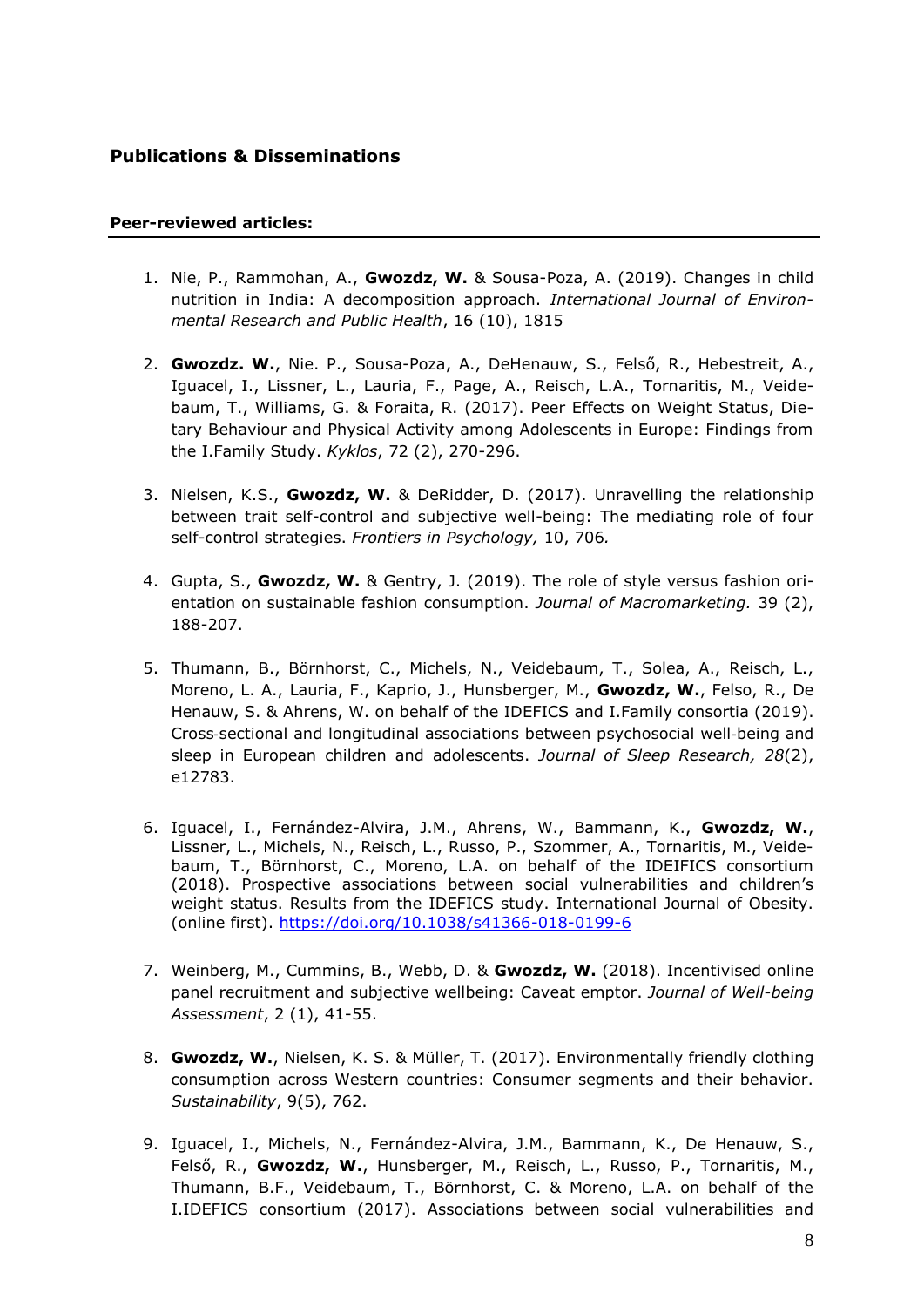psychosocial problems in European children. Results from the IDEFICS study. *European Child & Adolescent Psychiatry*. (forthcoming)

- 10. Pohlabeln, H., Rach, S., De Henauw, S., Eiben, G., **Gwozdz, W.**, Hadjigeeorgiou, C., Molnar, D., Moreno, L., Russo, P., Veidebaum, T. & Pigeot, I. on behalf of the I.IDEFICS consortium (2017). Further evidence for the role of pregnancy induced hypertension and other early life influences in the development of ADHD: Results from the IDEFICS study. *European Child & Adolescent Psychiatry, 26*(8), 957- 967.
- 11. Nie, P., **Gwozdz, W.**, Sousa-Poza, A. & Reisch, L. A. (2017). Values, norms and peer effects on weight status. *Journal of Obesity,* vol. 2017, Article ID 2849674, 9 pages, 2017. [https://doi.org/10.1155/2017/2849674.](https://doi.org/10.1155/2017/2849674)
- 12.Reisch, L., Sunstein, C.R. & **Gwozdz, W.** (2017) Beyond carrots and sticks: Europeans support health nudges. *Food Policy*, 69, 1-10.
- 13.Bammann, K., **Gwozdz, W.**, Pischke, C., Eiben, G., Fernandez-Alvira, J.M., De Henauw, S., Lissner, L., Moreno, L.A., Pitsiladis, Y., Reisch, L., Veidebaum, T. & Pigeot, I. on behalf of the IDEFICS Consortium (2017). The impact of familial, behavioural and psychosocial factors on the SES gradient for childhood overweight in Europe. A longitudinal study. *International Journal of Obesity, 41* (1), 54-60.
- 14.Ahrens, W., Siani, A., Adan, R., De Henauw, S., Eiben, G., **Gwozdz, W.**, Hebestreit, A., Hunsberger, M., Kaprio, J., Krogh, V., Lissner, L., Molnár, D., Moreno, L.A., Page, A., Picó, A., Reisch, L., Smith, R.M., Tornaritis, M., Veidebaum, T., Williams, G., Pohlabeln, H. & Pigeot, I. on behalf of the I.Family consortium (2017). Cohort Profile: The transition from childhood to adolescence in European children – how I.Family extends the IDEFICS cohort. *International Journal of Epidemiology*, 46(5), 1394-1395.
- 15. **Gwozdz, W.** (2016). Maternal employment and childhood obesity Institutions and policies affect whether working mothers raise heavier children. *IZA World of Labor*. Available at [http://wol.iza.org/articles/is-maternal-employment-related](http://wol.iza.org/articles/is-maternal-employment-related-to-childhood-obesity/long)[to-childhood-obesity/long](http://wol.iza.org/articles/is-maternal-employment-related-to-childhood-obesity/long)
- 16. Iguacel, I. Fernández-Alvira, J.M., Bammann, K., De Clercq, B., Eiben, G., **Gwozdz, W.**, Molnar, D., Pala, V., Papoutsou, S., Russo, P., Veidebaum, T., Wolters, M., Börnhorst, V. and Moreno, L.A. on behalf of the IDEFICS Consortium (2016). Associations between social vulnerabilities and dietary patterns in European children: the Identification and prevention of Dietary- and lifestyle-induced health EFfects In Children and infantS (IDEFICS) study. British Journal of Nutrition, 116, 1288-1297.
- 17. Huang, C., Lissner, L., **Gwozdz, W.**, Molnar, D., Konstabel, K., Michels, N., Tornaritis, M., Eiben, G., Siani, A., Fernandez-Alvira, J. M., Ahrens, W., Pigeot, I. & Reisch, L. (2016). Pester power and its consequences: Do European children's food purchasing requests relate to diet and weight outcomes? *Public Health Nutrition, 19* (3), 2393-2403.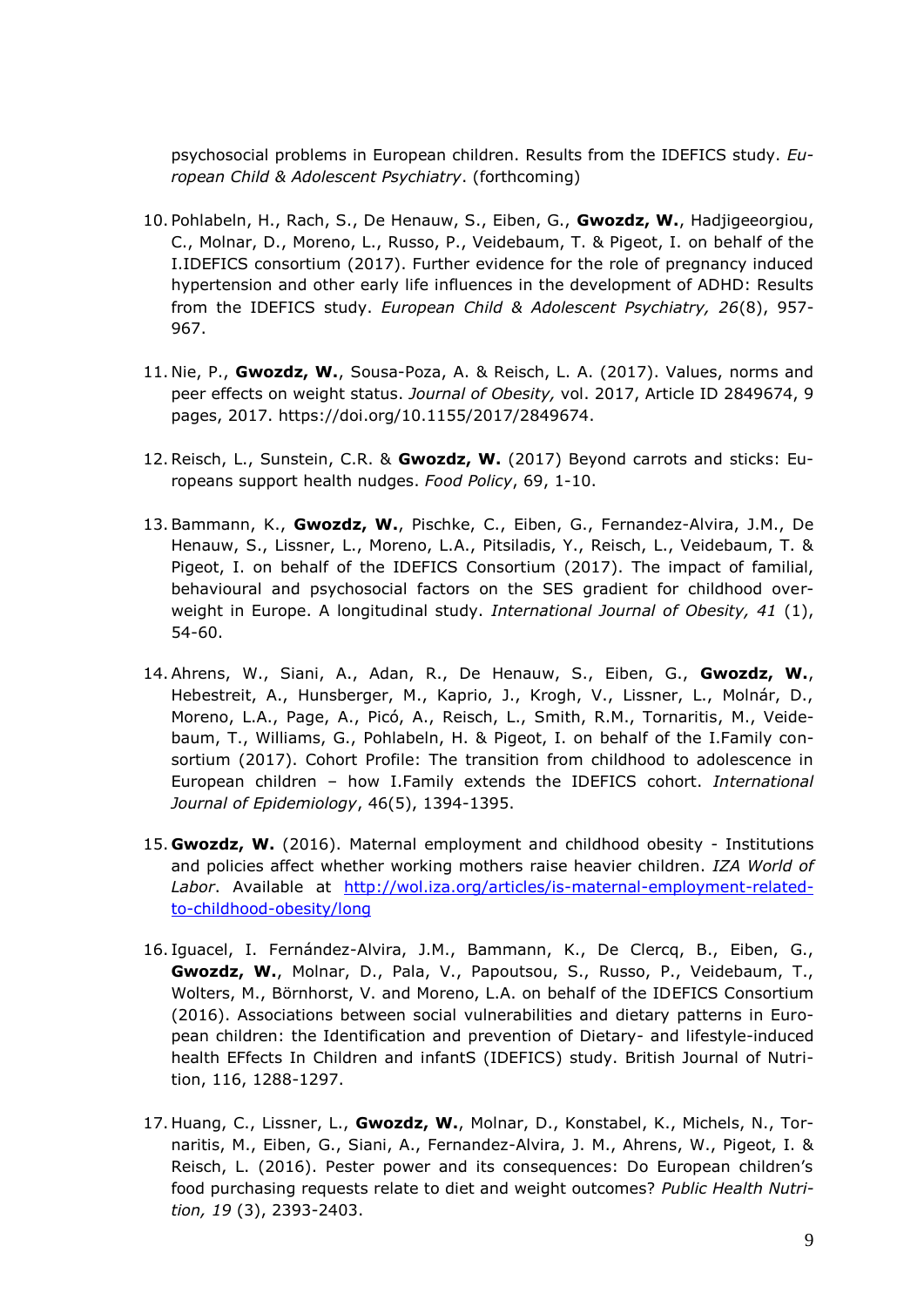- 18. Hunsberger, M., Lehtinen-Jacks, S., Mehlig, K., **Gwozdz, W.**, Russo, P., Michels, N., Bammann, K., Pigeot, I., Fernández-Alvira, J.M., Thumann, B.F., Molnar, D., Veidebaum, T., Hadjigeorgiou, C. & Lissner, L. on behalf of the IDEFICS Consortium (2016). Bidirectional associations between psychosocial well-being and body mass index in European children: longitudinal findings from the IDEFICS study. *BMC Public Health. 16*, 949.
- 19.Rahbek Gjerdrum Pedersen, E., **Gwozdz, W.** & Kant Hvass, K. (2016). Exploring the relationship between business model innovation, corporate sustainability, and organizational values within the fashion industry. Journal of Business Ethics, DOI 10.1007/s10551-016-3044-7 (online first).
- 20. **Gwozdz, W.**, Sousa-Poza, A. Reisch, L. A., Bammann, K., Eiben, G., Kourides, Y., Kovacs, E., Lauria, F., Konstabel, K., Santaliestra-Pasias, A. M., Vyncke, K. & Pigeot, I. on behalf of the IDEFICS Consortium (2015). Peer effects on obesity in a sample of European children. *Economics & Human Biology*, 18, 139-152.
- 21.Bly, S., **Gwozdz, W.** & Reisch, L. (2015). Exit from High Street An exploratory study of sustainable fashion consumption pioneers. *International Journal of Consumer Studies, 39* (2), 125-135.
- 22. Hansen, M.W. & **Gwozdz, W.** (2015). What makes MNCs succeed in developing countries? An empirical analysis of subsidiary performance. *Multinational Business Review*, 23 (3), 224-247.
- 23.Barbarossa, C., Beckmann, S.C., De Pelsmacker, P., Moons, I. & **Gwozdz, W.** (2015). A self-identity based model of electric car adoption intention: A crosscultural comparative study. *Journal of Environmental Psychology*, 42, 149-160.
- 24. Nicholls, S. G., Pohlabeln, H., De Bourdeaudhuij, I., Chadjigeorgiou, C., **Gwozdz, W.**, Hebestreit, A., Lauria, F., Lissner, L., Molnar, D., Santaliestra-Pasías, A. M., Veidebaum, T. & Williams, G. (2015). Parents' evaluation of the IDEFICS intervention: An analysis focussing on socio-economic factors, child's weight status and intervention exposure. In: Obesity Reviews. 16, Suppl 2, p. 103-118.
- 25.Kovács, E., Hunsberger, M., Reisch, L., **Gwozdz, W.**, Eiben, G., De Bourdeaudhuij, I., Russo, P., Veidebaum, T., Hadjigeorgiou, C., Sieri, S., Moreno, L. A., Pigeot, I., Ahrens, W., Pohlabeln, H. & Molnar, D. (2015). Adherence to combined lifestyle factors and their contribution to obesity in the IDEFICS Study. In: Obesity Reviews. 16, Suppl 2, p. 138-150.
- 26. Fernández-Alvira, M. J., Börnhorst, C., Bammann, K., **Gwozdz, W.**, Krogh, V., Hebestreit, A., Barba, G., Reisch, L., Eiben, G., Iglesia, I., Veidebaum, T., Kourides, Y.A., Kovacs, E., Huybrechts, I., Pigeot, I. & Moreno, L. A. (2015). Prospective associations between socio-economic status and dietary patterns in European children: The IDEFICS Study. *British Journal of Nutrition*, 113 (3), 517-525.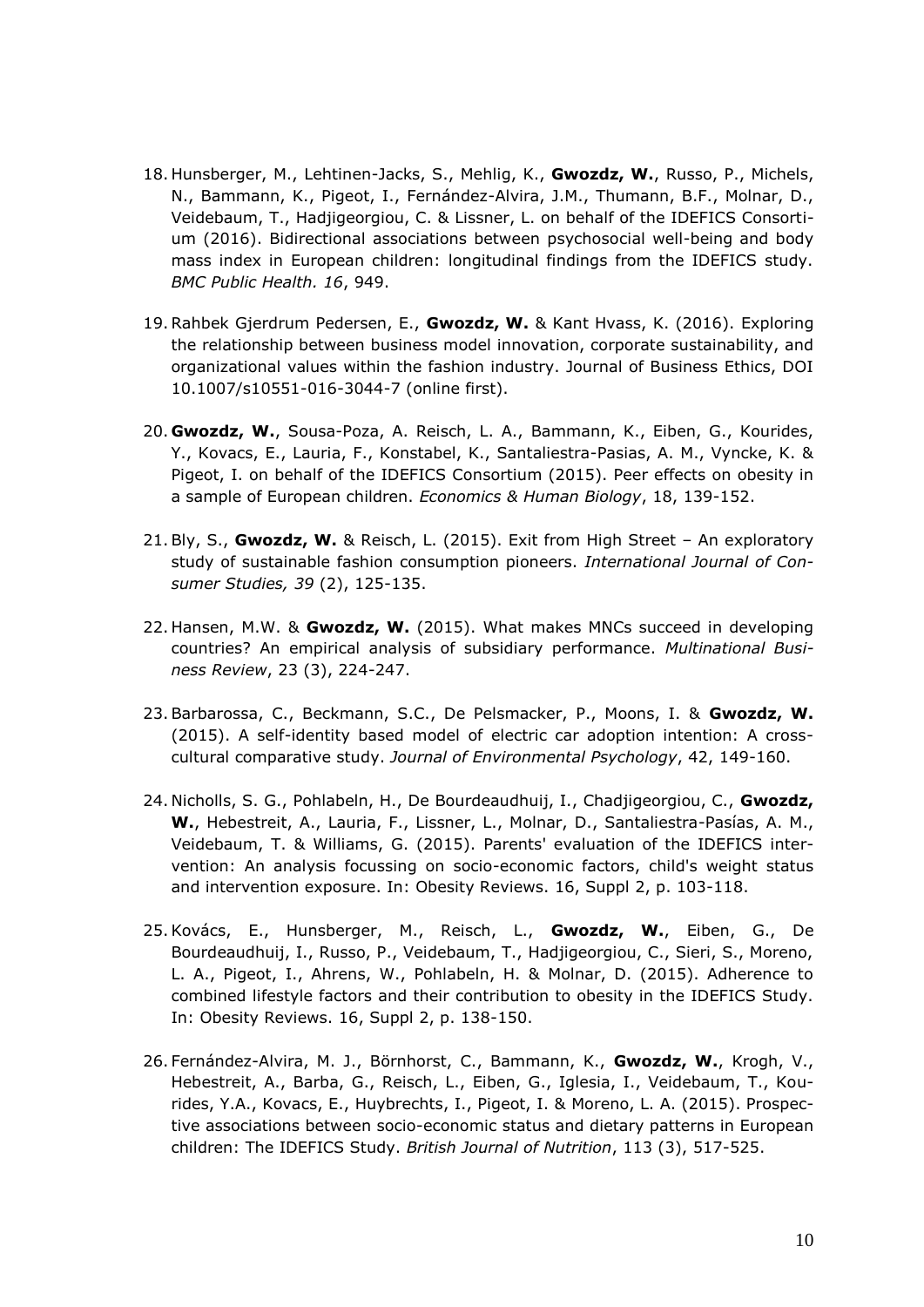- 27. Foraita, R., F. Günther, **Gwozdz, W.**, Reisch, L. A., Russo, P., Lauria, F., Siani, A., Veidebaum, T. Tornaritis, M. & Iacoviello, L. (2014). Does the FTO gene interact with the socio-economic status on the obesity development among young European children: Results from the IDEFICS study. *International Journal of Obesity*, 39 (1), 1-6.
- 28.Kovacs, E., A. Siani, Siani, A., Konstabel, K., Hadjigeorgiou, C., de Bourdeaudhuij, I., Eiben, G., Lissner, L., **Gwozdz, W.**, Reisch, L. & Pala, V. (2014). Adherence to the obesity-related lifestyle intervention targets in the IDE-FICS study. *International Journal of Obesity*, 38, S144-S151.
- 29. Tackney, C. & **Gwozdz, W.** (2014). A Doctoral Numeracy Intensive Course for Qualitative Researchers Grounded in Lonergan's Critical Realism: Report of Curriculum Design, Implementation, and 2010 Course Results. *International Journal of Management in Education*, *8* (1), 1-21.
- 30. Rahbek Pedersen, E. & **Gwozdz, W.** (2014). From Resistance to Opportunity-Seeking: Strategic Responses to Institutional Pressures for Corporate Social Responsibility in the Nordic Fashion Industry. *Journal of Business Ethics, 119*, 245- 264.
- 31. Hubert, M., Hubert, M., **Gwozdz, W.**, Raab, G., & Reisch, L. A. (2014). Compulsive buying–an increasing problem? Investigating and comparing trends in Germany and Denmark, 2010-2012. *Journal für Verbraucherschutz und Lebensmittelsicherheit*, 9, 280-284.
- 32. **Gwozdz, W.**, Sousa-Poza, A., Reisch, L. De Henauw, S., Eiben, G., Fernandez, J., Hadjigeorgiou, C., Kovács, E., Lauria, F., Veidebaum, T., Williams, G., Ahrens, W. & Bammann, K. (2013). Maternal employment and its effects on obesity. *Journal of Health Economics, 32* (4), 728-742.
- 33. Reisch, L., **Gwozdz, W.**, Barba, G., De Henauw, S., Lascorz, N., Konstabel, K. & Pigeot, I. (2013). Experimental evidence on the impact of food advertising on children's knowledge about and preferences for healthful food. *Journal of Obesity*. Article ID 408582, 1-13.
- 34. Bammann, K., **Gwozdz, W.**, Lanfer, A., Fernandez, J., Kovacz, E., Barba, G., De Henauw, S., Eiben, G., Tornaritis, M., Veidebaum, T. & Pigeot, I. (2013). Socioeconomic factors and childhood overweight in Europe: results from the multicentre IDEFICS study. *Pediatric Obesity*, *8* (1), 1-12.
- 35. Rahbek Gjerdrum Pedersen, E. Neergaard, P., Thusgaard Pedersen, J. & **Gwozdz, W.** (2013). Conformance and Deviance: Company Responses to Coercive Pressures for Corporate Social Responsibility (CSR) Reporting. *Business Strategy and the Environment*, *22* (6), 357-373.
- 36. Regber, S., Novak, M., Eiben, G., Bammann, K., Borup, I., De Henauw, S., Miguel Fernandéz Alvira, J., **Gwozdz, W.**, Kourides, Y., Moreno, L., Molnár, D., Pigeot, I., Reisch, L., Russo, P., Veidebaum, T. & Mårild, S. (2013). Parents' perception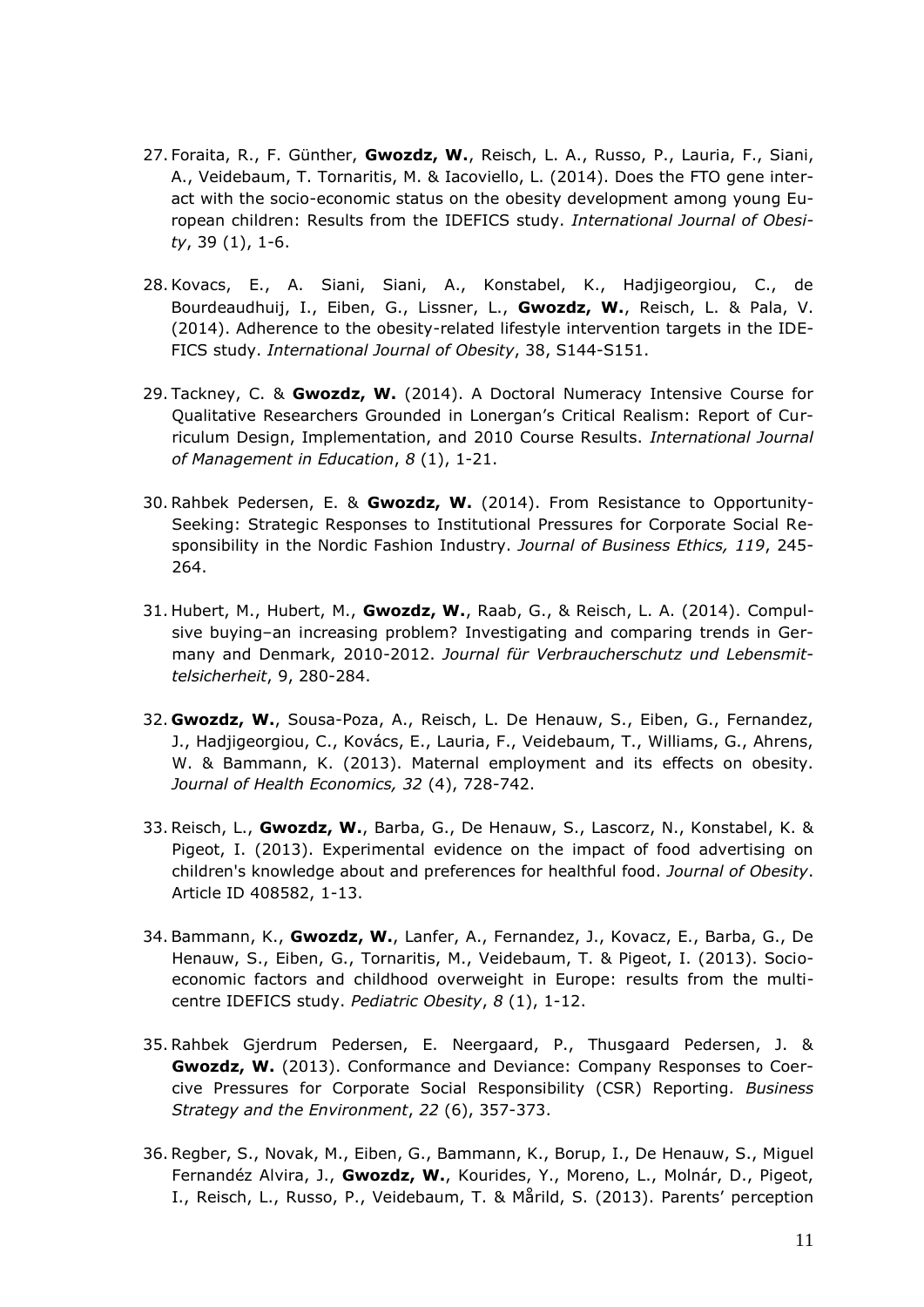of their children's weight vs measured weights: - The IDEFICS study. *Pediatric Obesity, 8 (2), 118-129.*

- 37. Vyncke, K., Cruz Fernandez, E., Fajó-Pascual, M., Cuenca-Garcia, M., De Keyzer, W., Kersting, M., Gonzalez-Gross, M., Moreno, L., Albers, U., Diethelm, K., Mouratidou, T., Grammatikaki, E., Hallström, L., De Vriendt, T., Sjöström, M., Kafatos, A., Laurent, B., Díaz, L.-E., Marcos, A., Bammann, K., Börnhorst, C., Leclercq, C., Widhalm, K., Manios, Y., Dallongeville, J., Vereecken, C., Maes, L., Molnar, D., Geelen, A., **Gwozdz, W.**, Frederic, G., De Henauw, S. & Huybrechts, I. (2013). Validation of different diet quality indices for adolescents by comparison with biomarkers, nutrients and food intake: the HELENA study. *British Journal of Nutrition, 109* (11), 2067-2078.
- 38. Lissner, L., Lanfer, A., **Gwozdz, W.**, Olafdottir, S., Eiben, G., Moreno, L.A., Santaliestra-Pasías, A.M., Kovacs, E., Barba, G., Loit, H.-M., Kourides, Y., Pala, V., Pohlabeln, H., Ottevaere, C., Buchecker , K., Ahrens, W. & Reisch, L.A. (2012). Television habits in relation to overweight, diet and taste preferences in European children – the IDEFICS study. *European Journal of Epidemiology*, 27 (9), 705- 715.
- 39. **Gwozdz, W.** & Reisch, L. (2011). Instruments for analyzing the influence of advertising on children's food choices. *International Journal of Obesity, 35*, S137- S143.
- 40. Nicholls, S., **Gwozdz, W.**, Reisch, LA. & Voigt, K. (2011). Fiscal food policy: equity and practice. *Public Health Perspectives, 131*, 157-158.
- 41. Reisch, L. & **Gwozdz, W.** (2011). Chubby cheeks and climate change: Childhood obesity as a sustainable development issue. *International Journal of Consumer Studies, 35* (1), 3-9.
- 42. Reisch, L. & **Gwozdz, W.** (2010). Einfluss des Konsumverhaltens auf die Entwicklung von Übergewicht bei Kindern: Ein Überblick. *Bundesgesundheitsblatt,*  53(7): 725-732.
- 43. **Gwozdz, W.** & Sousa-Poza, A. (2010). Explaining gender differences in housework time in Germany. *Journal of Consumer Policy, 33* (2), 183-200.
- 44. **Gwozdz, W.** & Sousa-Poza, A. (2010). Ageing, health and life satisfaction of the oldest old: An analysis for Germany. *Social Indicators Research,* 97 (3), 397-417.
- 45. **Gwozdz, W.**, Hufnagel, R., Seel, B. & Wahrig, L. (2006). Messung der Entwicklung der geschlechtsspezifischen Arbeitsteilung mit den Daten der Zeitbudgeterhebungen 1991/92 und 2001/02. *Hauswirtschaft und Wissenschaft, 54* (1), 22- 28.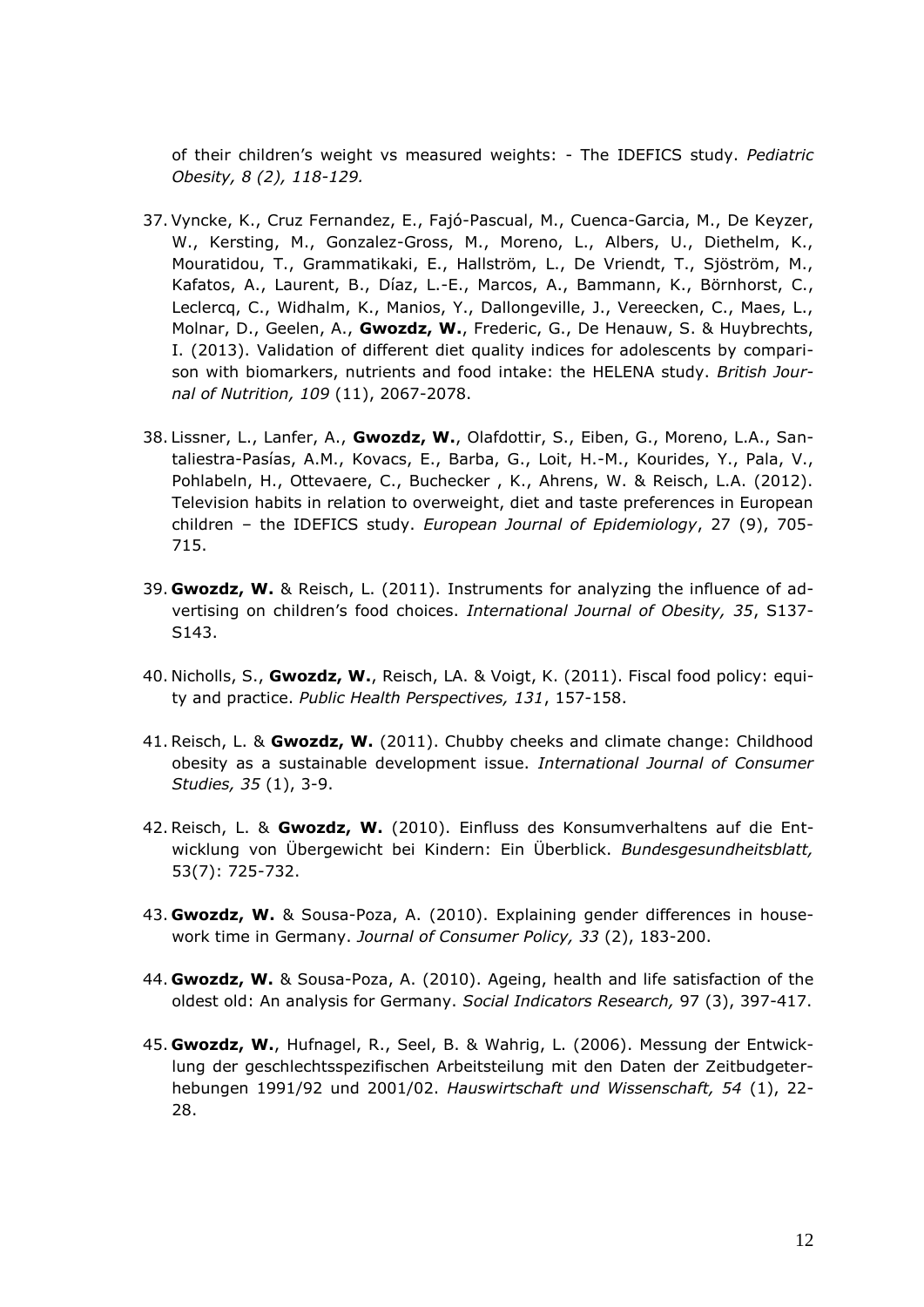#### **Book chapters (peer reviewed):**

- *1.* **Gwozdz, W.** & Reisch, L.A. (2018). Instruments for assessing the role of commercials on children's food choices. In: Bammann, K., Lissner, L., Pigeot, I., Ahrens, W., editors. *Instruments for health surveys in children and adolescents.* Cham: Springer Nature Switzerland; 2019; p. 209-230. In press.
- 2. Reisch, L. A. & **Gwozdz, W.** (2015). Healthy Diets as a Global Sustainable Development Issue: Reasons, Relationships and a Recommendation. In: Claire Fenton-Glynn (Ed.). Children's rights in international sustainable development law. Cambridge: Cambridge University Press. (forthcoming).
- 3. **Gwozdz, W.** (2015). Obesity, sustainability and public health. In: J. Thøgersen and L.A. Reisch (eds.). Handbook of research on sustainable consumption. Cheltenham: Edward Elgar Publishing. 224–240.
- 4. Barbarossa, C., De Pelsmacker, P., Beckmann, S.C., Moons, I. & **Gwozdz, W.** (2015). The formation of usage intention of electric cars: A comparative study of Denmark, Belgium and Italy. In: J.M. Alcantara-Pilar, S. del Barrio-Garcia, E. Crespo-Almedros & L. Porcu (Ed.). *Analyzing the cultural diversity of consumers in the global marketplace*, IGI GLOBAL. (forthcoming)
- *5.* **Gwozdz, W.** & Sousa-Poza, A. (2014). The oldest old, life satisfaction and health. In: A.C. Michalos (eds.). *Encyclopedia of Quality of Life Research.* New York: Springer, 4484-4488.
- 6. **Gwozdz, W.** (2011). Income (Vol. 2, pp. 761-763). In: D. Southerton (eds.). The encyclopaedia of consumer culture. Washington: CQ Press.
- 7. Reisch, L.A. & Gwozdz, W. (2011). Von der "Macht der Defaults" und vom "sanften Stupsen": Verhaltensökonomische Erkenntnisse als Impulse für eine effektive Ernährungspolitik, pp. 323-336. In: A. Ploeger, G. Hirschfelder & G. Schönberger (eds.). Der Essalltag als Herausforderung der Zukunft. Wiesbaden: VS Verlag
- 8. Reisch, L.A., **Gwozdz, W.** & Beckmann, S. (2011). Consumer Behavior in Childhood Obesity Research and Policy, pp. 431-454. In: L. A. Moreno, I. Pigeot & W. Ahrens (eds.). *Epidemiology of Obesity in Children and Adolescents*. New York, NY: Springer.
- 9. **Gwozdz, W.**, Hockerts, K. & Reisch, L.A. (2010). Lappset: How to market an innovative product in a highly competitive arena, pp. 377-384. In: G. Raab, G.J. Goddard, R.A. Ajami, & A. Unger (eds.). *The psychology of marketing: Crosscultural perspectives.* Aldershot, UK: Gower Publishers.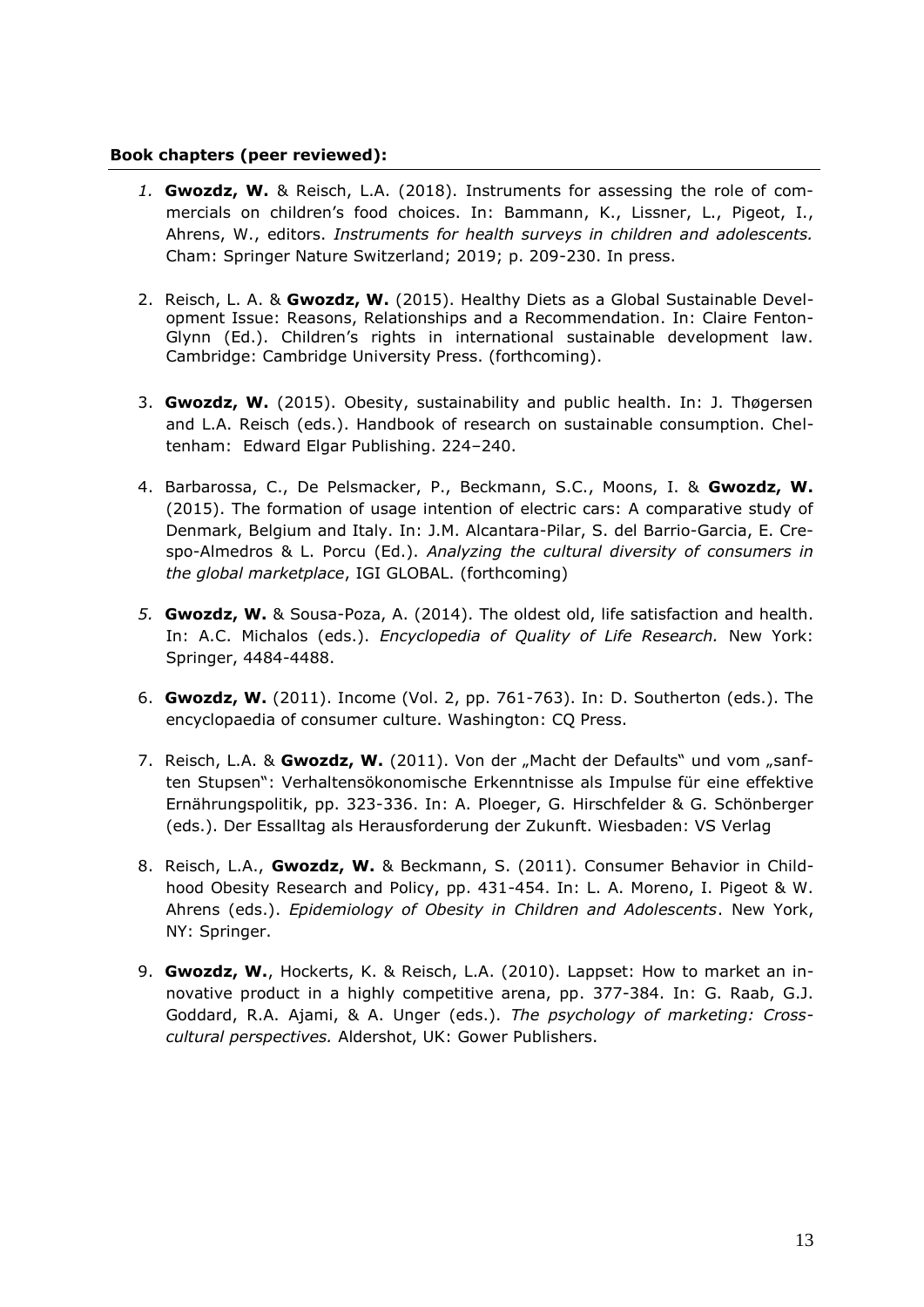### **Selected reports and other publications:**

- 1. Nie, P., Rammohan, A., **Gwozdz, W.** & Sousa-Poza, A. (2016). Developments in undernutrition. IZA working paper DP No. 9893. [http://papers.ssrn.com/sol3/papers.cfm?abstract\\_id=2769201](http://papers.ssrn.com/sol3/papers.cfm?abstract_id=2769201)
- 2. Müller, T., Gwozdz, F. & Gwozdz, W. (2015). Changed name to Future Fashion Alternatives - a social marketing toolbox to promote sustainable fashion alternatives. Mistra Future Fashion. [https://dl.dropboxusercontent.com/u/2439117/sp/2015-10-23/D7\\_4\\_Future](https://dl.dropboxusercontent.com/u/2439117/sp/2015-10-23/D7_4_Future-fashion-alternatives.pdf)[fashion-alternatives.pdf](https://dl.dropboxusercontent.com/u/2439117/sp/2015-10-23/D7_4_Future-fashion-alternatives.pdf)
- 3. Farsang, A., **Gwozdz, W.**, Müller, T., Reisch, L.A. & Netter, S. (2015). Survey results on fashion consumption and sustainability among young consumers in Germany, the Netherlands, Sweden, the UK and the US in 2014. Mistra Future Fashion.
- *4.* **Gwozdz, W.**, Netter, S., Bjartmarz, T. & Reisch, L. A. (2013). Report Survey Results on Fashion Consumption and Sustainability among Young Swedes. Mistra Future Fashion, [http://www.mistrafuturefashion.com/en/media/news/Documents/report%20mistr](http://www.mistrafuturefashion.com/en/media/news/Documents/report%20mistra%20future%20fashion%20sustainable%20consumption.pdf) [a%20future%20fashion%20sustainable%20consumption.pdf](http://www.mistrafuturefashion.com/en/media/news/Documents/report%20mistra%20future%20fashion%20sustainable%20consumption.pdf)
- 5. Reisch, L. & **Gwozdz, W.** (2013). Smart Defaults and Soft Nudges: How Insights From Behavioral Economics Can Inform Effective Nutrition Policy. In: J. Scholderer & K. Brunsø (eds.). Marketing, Food and the Consumer Festschrift in Honour of Klaus Grunert, Harlow: Pearson Education Limited, 189-200.
- 6. Reisch, L.A., **Gwozdz, W**. & Raab, G. (2011). Compulsive buying in Denmark: The first study on Danish consumers' tendency to compulsive buying. [http://www.cbs.dk/content/download/165178/2149224/file/report\\_on\\_compulsive](http://www.cbs.dk/content/download/165178/2149224/file/report_on_compulsive_buying_FINAL.pdf) buying FINAL.pdf
- 7. **Gwozdz, W.**, Reisch, L.A. & Sousa-Poza, A. (2010). Time Allocation, Consumption, and Consumer Policy. *Journal of Consumer Policy, 33*(2): 115-118.
- 8. Reisch, L.A. & **Gwozdz, W.** (2010). Finanzkulturen in Europa: Ähnlichkeiten und Unterschiede. In: SCHUFA (eds.). *Kredit-Kompass 2010*. Wiesbaden: SCHUFA.
- 9. **Gwozdz, W.**, Reisch, L.A. & Hedegaard, L. (2009). Between voluntary agreement and legislation – The delicate case of food advertising aimed at children in Denmark. In: *Proceedings of the Conference "Food Marketing and Ethics Today" in Paris*, 03.-04. December 2009.
- 10.Reisch, L.A. & **Gwozdz, W.** (2009). Food choice and consumer behaviour Achieving sustainability by preventing childhood obesity. In: T. H. Witkowski (eds.). *Rethinking marketing in a global economy: Proceedings of the 34th Annual Macromarketing Conference,* pp. 498-505*.* Kristiansand, Norway: The Macromarketing Society, Inc. and the University of Agder, June 2009.